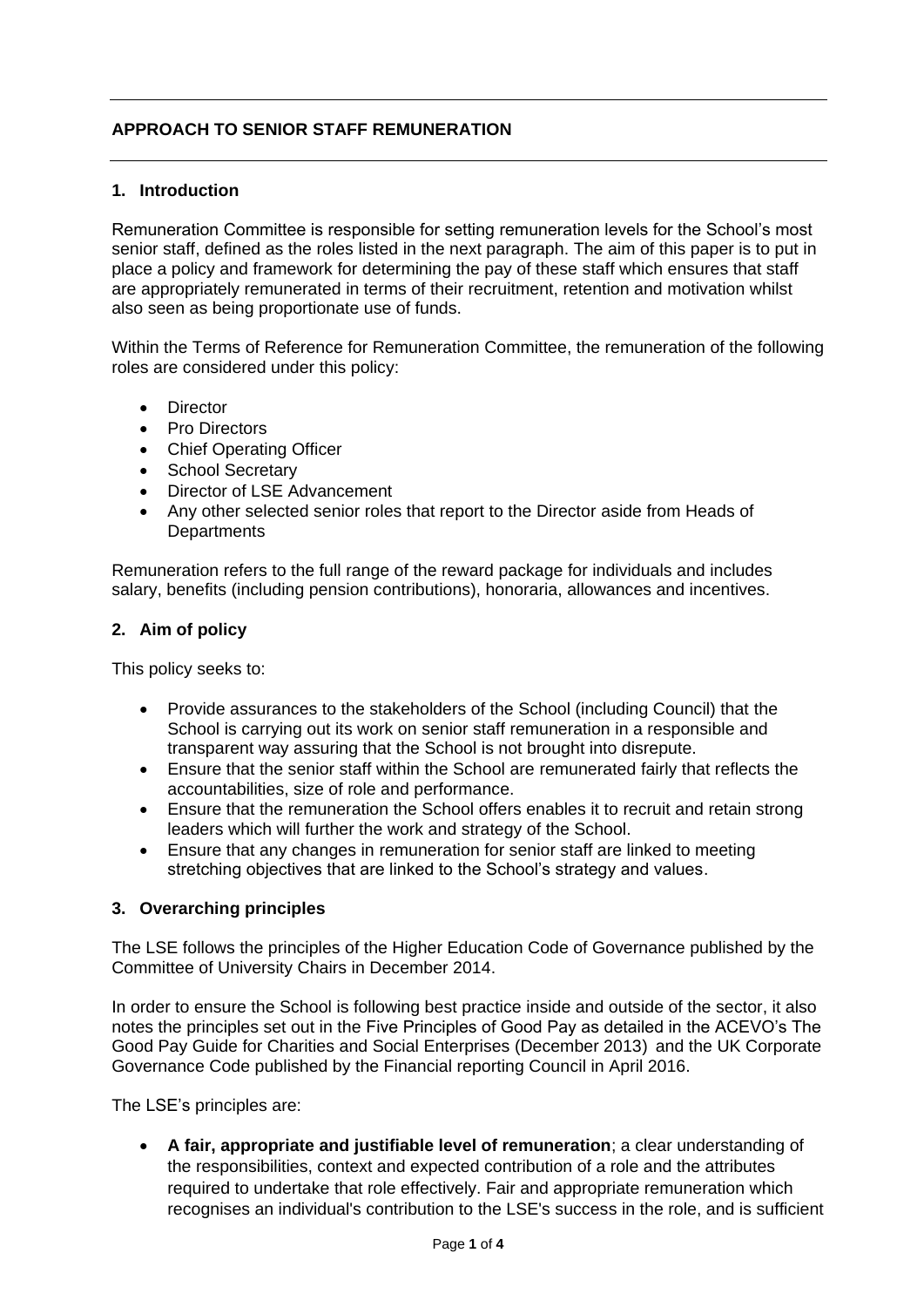to recruit, retain and motivate staff of appropriate calibre in the context of the market for that role, balanced with the need to demonstrate the achievement of value for money in the use of resources.

- **Transparency;** being open internally and externally about the remuneration policy of the School and how salaries are set. To evaluate, publish (as appropriate) and report regularly and to provide an institutional level justification for the remuneration of senior post holders that relates it the competitive environment, the value of the role and institutional performance. To show that the School conducts its business with due respect for the public interest.
- **Proportionality;** fairness and consistency in application, e.g. balancing mechanisms such as job evaluation system, pay bands, internal pay progression with considerations of external market pay and regular equal pay analysis and as necessary make pay equity adjustments to the remuneration of staff.
- **Performance;** ensuring that remuneration is treated as an enabler to achieving the School objectives.
- **Recruitment and retention;** ensuring that salaries reflect the markets in which the School operates in for each discipline by reference both to the levels paid by our national and international competitors within the sector, and by other relevant institutions which compete for the skills of staff.
- **Process;** remuneration should be set through a policy and process that is based on applying a consistent framework with independent decision making. Decisions should be based upon appropriate evidence and should assess the value of roles, the contract and individuals' performance, in order to set senior salaries effectively, clearly and to meet the other principles.

In order to support decision making, Remuneration Committee can consider obtaining legal advice as and when needed. Independent advice will be organised by the Director of Human Resources with approval of the Chair of Remuneration Committee.

# **4. Key considerations when determining senior staff remuneration**

In addition to following the above, in deciding the remuneration for senior staff in the School, the Remuneration Committee should also consider:

- a) the individual contribution of the potential post holder to the delivery of their role, School Strategy and alignment to School values.
- b) how the remuneration is linked to the skills, experiences and competencies that the School needs from its senior staff and the scope of their roles.
- c) the School's ability to pay including:
	- the benefit to the School that such positions will bring, including the benefits to the sustainability of the institution;
	- the cost to the School of increasing remuneration levels;
	- how increasing remuneration, particularly at senior levels, would be perceived by employees, alumni, donors and students; and
	- whether the remuneration level is affordable and sustainable.
- d) how the remuneration compares to similar roles within and outside the sector.
- e) reputational damage and public interest.

# **5. Remuneration of senior staff**

## **On appointment**

Remuneration Committee is responsible for the remuneration (including any benefits in kind) of the School Director. The remuneration for senior staff reporting to the Director and on the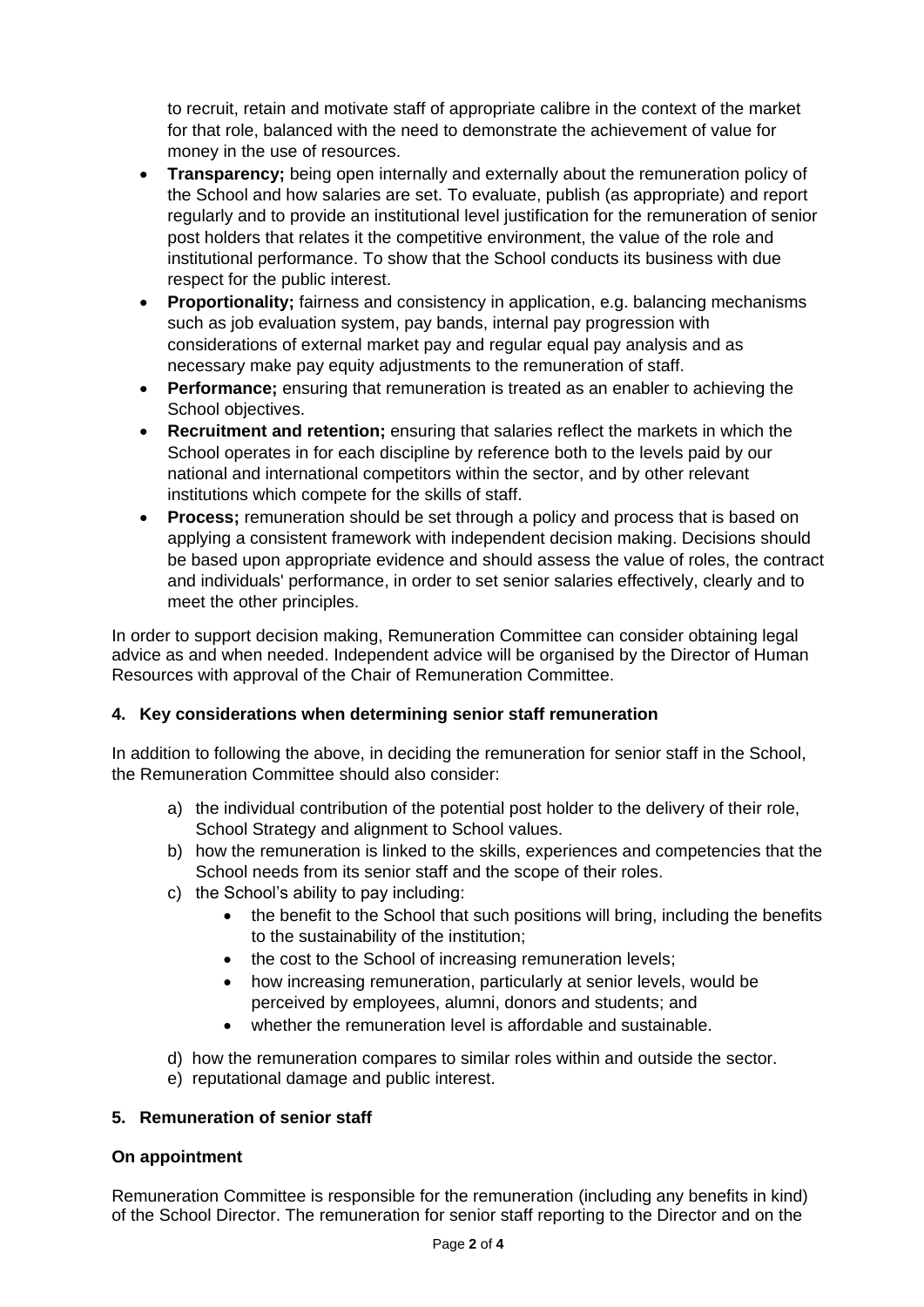School Management Committee should be proposed by the Director for Remuneration Committee to consider.

In determining the remuneration, the Committee should consider all aspects mentioned in section 4 and be provided with sufficient comparable benchmarking data as detailed in section 7. The Committee should be provided with details of the full remuneration package.

In determining the remuneration of senior staff, Remuneration Committee should also take into consideration pay proportionality as guided by the latest CUC guidance and any sector specific best practise.

The salaries of all senior staff are reviewed each year in line with the national pay award which is negotiated by the Joint Negotiating Committee for Higher Education Staff (JNCHES).

In addition to basic salary and pensions contributions, other benefits in kind may be negotiated.

### **Annual performance review and reward**

The Chair of Court and Council will make a recommendation to Remuneration Committee on any annual award for the Director. In the case of the Director's direct reports, the Director will recommend to Remuneration Committee the annual award. The Remuneration Committee needs to approve the recommendation and may deviate from the Chair of Court and Council or Director's recommendation or reject it altogether.

When considering the Chair of Court and Council's or Director's recommendation, Remuneration Committee will also be provided with the following information:

- Details of remuneration information for the senior staff over the last three years (or since they have been on post)
- A record of any previous awards given to senior staff over the last three years
- Evidence of individual performance against agreed objectives measured through a performance management framework. In the case of the Director: evidence of organisational performance under the Director's leadership
- Benchmarking information showing how LSE's remuneration levels compare with other comparable organisations. See section 7 for further information.
- Advice from the Chair of Court and Council on the performance of the Director during the academic year or advice from the Director on the performance of each member of senior staff during the year

In considering the appropriate level of reward, the Committee shall make adjustments in order to provide tangible reward for excellent performance. In the case where an award is given, an increase in salary (recurrent award) or non-consolidated payment (non-recurrent) should not be substantially out of line with that given to managers in equivalent positions at comparable universities.

As is best practice, the Director is not involved in deciding their own remuneration and the Director is not a member of Remuneration Committee. Following any decisions in regards to annual reward, the Director will be informed by the Chair of Court and Council. Staff reporting to the Director will be informed by the Director of any awards.

## **7. Benchmarking of senior staff remuneration**

When considering the remuneration of senior staff Remuneration Committee should be provided with comparative information from comparable organisations while taking into account LSE's position as one of the world's leading research intensive universities that competes internationally for senior staff.